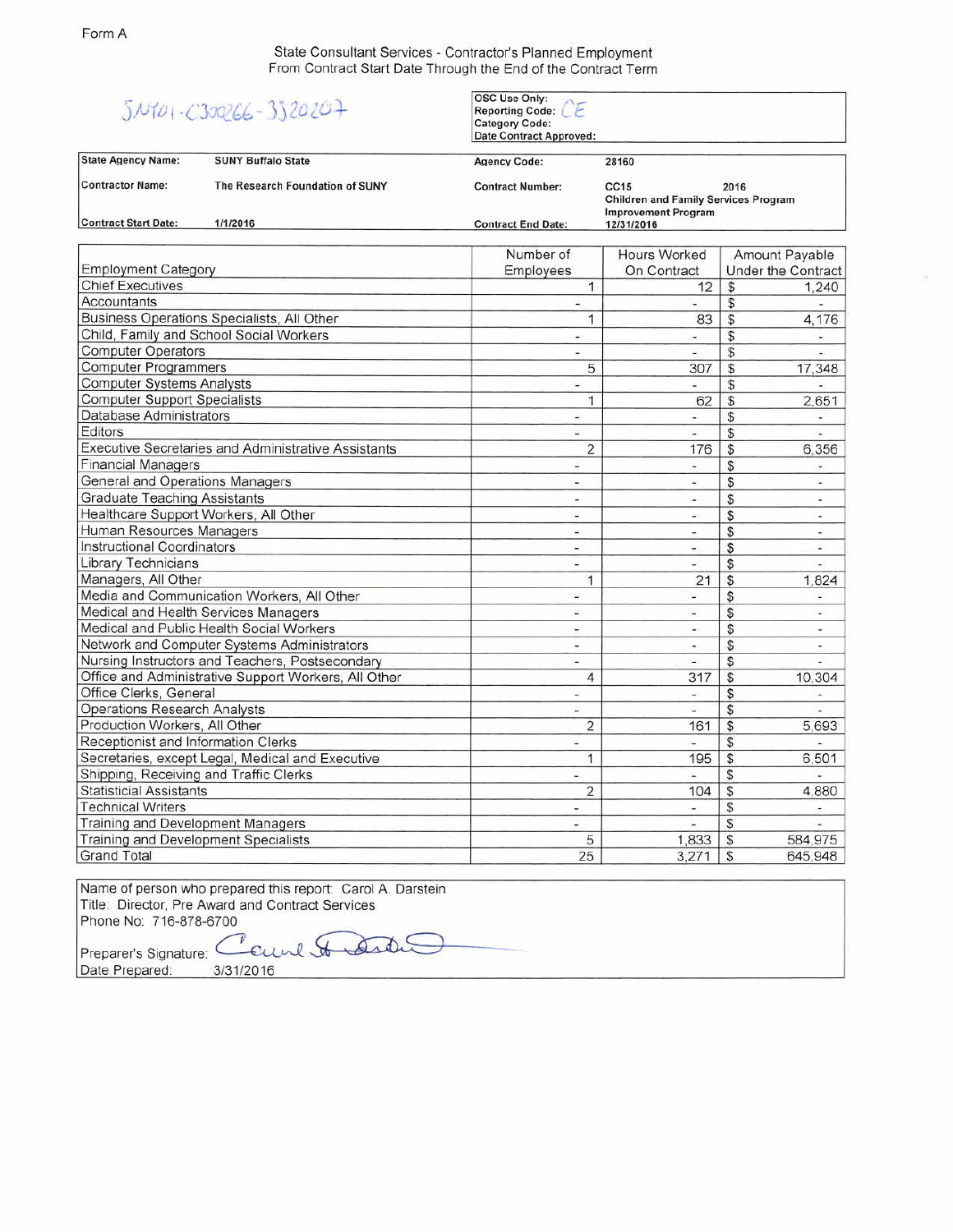State Consultant Services - Contractor's Planned Employment From Contract Start Date Through the End of the Contract Term

|  |  | $5N101 - C30266 - 3320207$ |  |  |  |  |
|--|--|----------------------------|--|--|--|--|
|--|--|----------------------------|--|--|--|--|

OSC Use Only: Reporting Code: CE Category Code:

Date Contract Approved: Contractor Name: The Research Foundation of SUNY Contract Number: CC18 2016 State Agency Name: SUNY Buffalo State Agency Code: 28160 Child Welfare Eligibility Training Contract Start Date: *1/1/2016* Contract End Date: *12131/2016* Number of Hours Worked Amount Payable Employment Category **Employees** On Contract Under the Contract Chief Executives 1 8 \$ 827<br>Accountants 1 8 \$ 827 Accountants - - \$ - Business Operations Specialists, All Other 2 125 \$ 5,975 Child, Family and School Social Workers - - \$ - Computer Operators - - \$ - Computer Programmers 5 410 \$ 23,130 AM S 23,130 AM S 23,130 AM S 23,130 AM S 23,130 AM S 23,130 AM S 23,130 AM S 23,130 AM S 23,130 AM S 23,130 AM S 23,130 AM S 23,130 AM S 23,130 AM S 23,130 AM S 23,130 AM S 23,130 AM S 2 Computer Systems Analysts<br>
Computer Support Specialists<br>
Computer Support Specialists<br>
2 145 \$ 7,148 **Computer Support Specialists** Database Administrators - - \$ - Editors - - \$ - Executive Secretaries and Administrative Assistants 1 98 \$ 3,966 Financial Manaaers - - \$ - General and Operations Manaaers - - \$ - Graduate Teachina Assistants - - \$ - Healthcare Support Workers, All Other - - - \$ 5 - - \$ Human Resources Manaaers - - \$ - Instructional Coordinators - - \$ - Library Technicians and the contract of the contract of the contract of the contract of the contract of the contract of the contract of the contract of the contract of the contract of the contract of the contract of the co Managers, All Other Media and Communication Workers, All Other - - \$ -

Medical and Health Services Manaaers - - \$ - Medical and Public Health Social Workers - - \$ - Network and Computer Systems Administrators  $\sim$  -  $\sim$  - \$

Office and Administrative Support Workers, All Other 6 6 445 \$ 13,788 Office Clerks, General 21 | 21 | 315 Operations Research Analvsts - - \$ - Production Workers, All Other 2 161 \$ 5,693 Receptionist and Information Clerks - - \$ - \$ Secretaries, except Legal, Medical and Executive 1 39 \$ 1,592

Nursina Instructors and Teachers, Postsecondary - - \$ -

ShiDDina, Receivina and Traffic Clerks - - \$ - Statisticial Assistants 2 125 \$ 5,843  $\blacksquare$  Technical Writers  $\blacksquare$ Training and Development Managers<br>
Training and Development Specialists<br>
Training and Development Specialists<br>
5 5 4,395 \$ 85,769 Training and Development Specialists 65 1,395 \$ 85,769<br>Grand Total 6 174,038 5 174,038 Grand Total 3.200 | 31 31 3,200 | 31 3,200 | 31 3,200 | 32 3,200 | 32 3,200 | 32 3,200 | 32 3,200 | 32 3,200 | 3

Name of person who prepared this report: Carol A. Darstein Title: Director, Pre Award and Contract Services Phone No: 716-878-6700

 $AC62$ Preparer's Signature *Qu*el of Date Prepared: *3/31/2016*